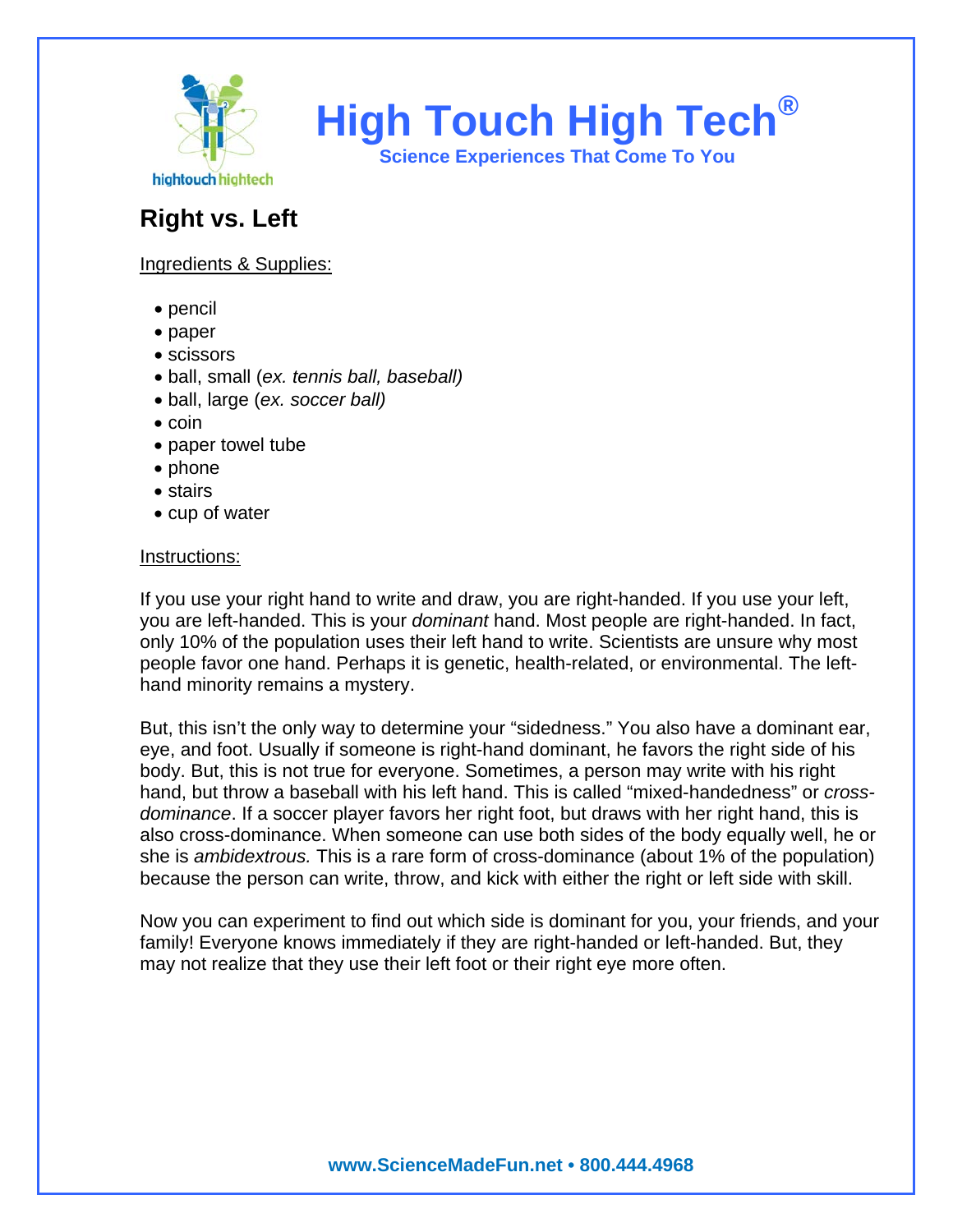

For this experiment, you can use a variety of different items to test hand, foot, eye, and ear dominance. Use the Right Side/ Left Side chart below to keep track of your findings. You can test 2 people, 10 people, or even more! Ask your friends and family if they would like to participate in your Right Side/ Left Side science experiment. On the Right Side/ Left Side chart, you will write, "LEFT" or "RIGHT" depending on which side they use to complete each task.

First, ask the participant to write her name on the Right Side/ Left Side chart. Observe which hand she used to write, and record the result. Ask the participant to use the scissors to cut a piece of paper, and record the result. Notice that each of these tasks test *hand dominance*. Next, give her a small ball, such as a baseball. Ask her to throw the ball. Which hand did she use? Record the result.

Next, you will test *foot dominance*. Ask the participant to kick a soccer ball. Did she use the right foot or left foot? Record the result. Place a small object, such as a coin, on the floor. Ask the participant to step on the coin. Which foot did she use? Record the result. Next, find a flight of stairs. (Just a few stairs will work, too.) Stand at the bottom of the stairs. Ask your participant to walk up the stairs. Observe which foot she steps up with first. Record the result. Did the participant use the same foot each time? Is her foot dominance similar or different to her hand dominance?

Now, you will test *ear dominance*. For this test, you need a phone. If you do not have a phone, use another object and pretend it is a phone. Ask the participant to pick up the phone as if she is answering a call. Which ear did she listen with? Record the result. Next, tell your participant to stand close to the wall. You are going to tap very lightly on the wall. The participant should lean in close to the wall, and place her ear against the wall to hear the taps. Which ear did she listen with? Was her ear dominance consistent for each task?

Finally, you will test *eye dominance*. You will need a paper towel tube or a toilet paper tube. Ask the participant to look out the window using the tube. Observe which eye she used to look through the tube. Record your result. Ask the participant to wink at you. Which eye winked? Record your result. Ask the participant to extend her arms out in front of her. She should make a triangle with her thumbs and forefingers. Ask her to bring the triangle towards her, close one eye, and look at an object in front of her. Which eye stayed open? This is the eye that she used for this test. Record the result. Was her eye dominance the same for each task?

Thank your volunteer for participating in your Right Side/ Left Side science experiment. Share the results with her. Was one side more dominant than the other? If she used her right hand, foot, eye, and ear consistently, she is right-side dominant. Or if she used the left side consistently, she is left-side dominant. However, if she used her right hand and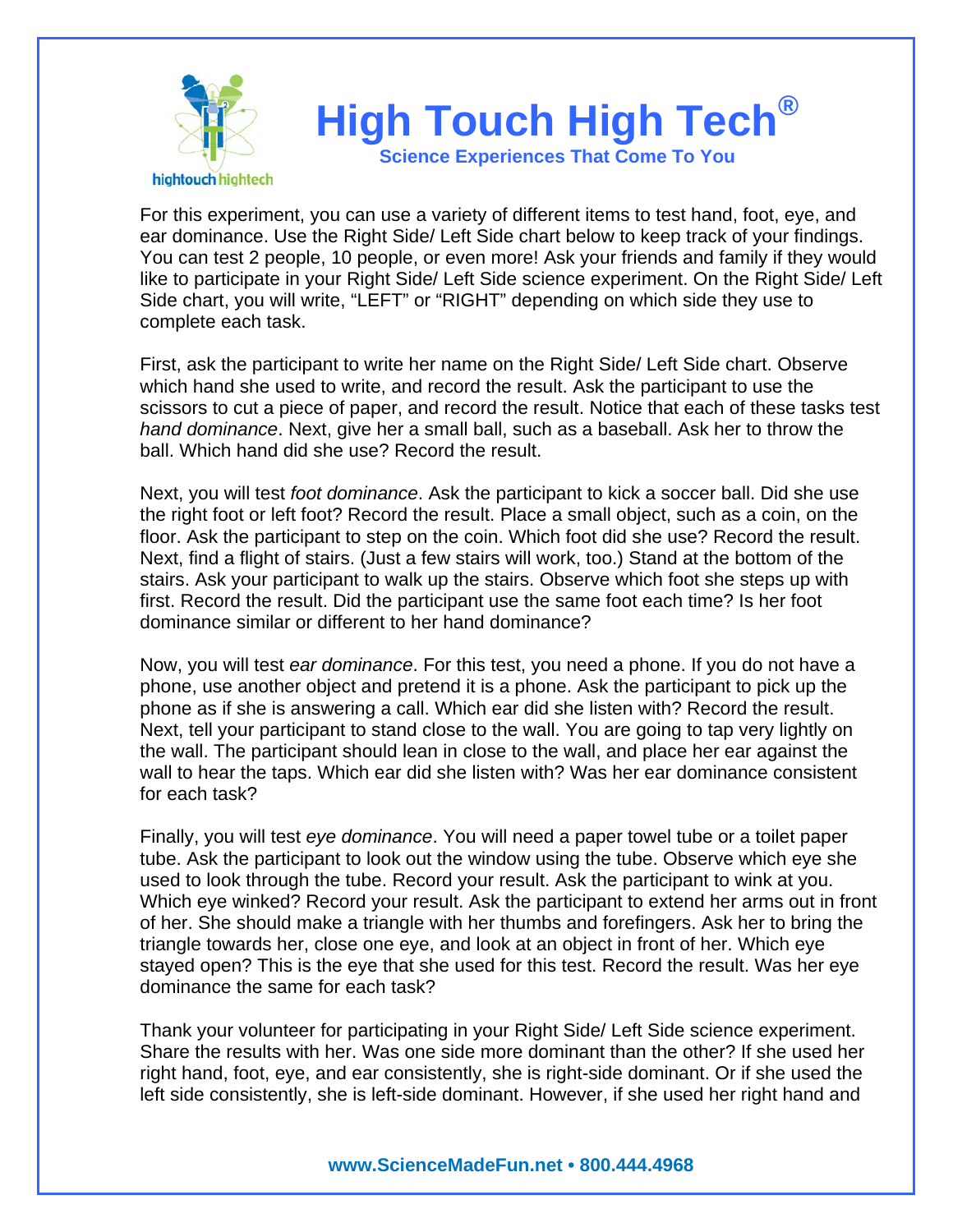

her left foot, she has mixed dominance or cross dominant. If each side was equally used for all of the tasks, she is ambidextrous!

Ask more friends and family members to participate in your Right Side/ Left Side science experiment. Record the results. Do you find any similarities or differences? Do your siblings share sidedness? Do you have the same dominant side as a parent?

You can be creative with how you test dominance. You can use a variety of objects that test hand, foot, ear, and eye dominance. Have fun with your Right Side/ Left Side science experiment!

## **The Science Behind It:**

It is a science mystery why only 10% of the population is left hand dominant. Favoring the left hand, however, can be very beneficial. In the world of sports, for example, lefthanders often have an advantage. Sports that rely on face-to-face interaction often have outstanding lefties. Boxing, tennis, and fencing show a higher percentage of left-handed athletes. Those who are right-handed are surprised by their opponent's left swing! In baseball, pitchers that throw with their left hand are stand-outs!

Here is a list of some famous lefties:

**Baseball:** Babe Ruth, Lou Gehrig, "Shoeless" Joe Jackson, Randy Johnson (pitcher left, batter right), Barry Bonds, Ken Griffey, Jr., Reggie Jackson, "Neon" Deion Sanders, Andy Pettitte (pitcher)

**Boxing:** Rocky Balboa, Reggie Johnson,

**Golf:** Phil Mickelson, Arnold Palmer

**Tennis:** Martina Navratilova (ambidextrous), Monica Seles, Andres Gomez (Santos)

**Historical Leaders**: Joan of Arc, Napoléon Bonaparte, Julius Caesar, Alexander the Great, Charlemagne, King Louis XVI of France, Queen Victoria, Queen Mother, Prince William of England

**Historical Figures:** Aristotle, Henry Ford, Helen Keller, Benjamin Franklin, Mahatma Gandhi, Bill Gates

**Scientists:** Leonardo da Vinci, Sir Isaac Newton, Charles Darwin, Albert Einstein, Marie Curie, Edwin "Buzz" Aldrin (astronaut)

**www.ScienceMadeFun.net • 800.444.4968**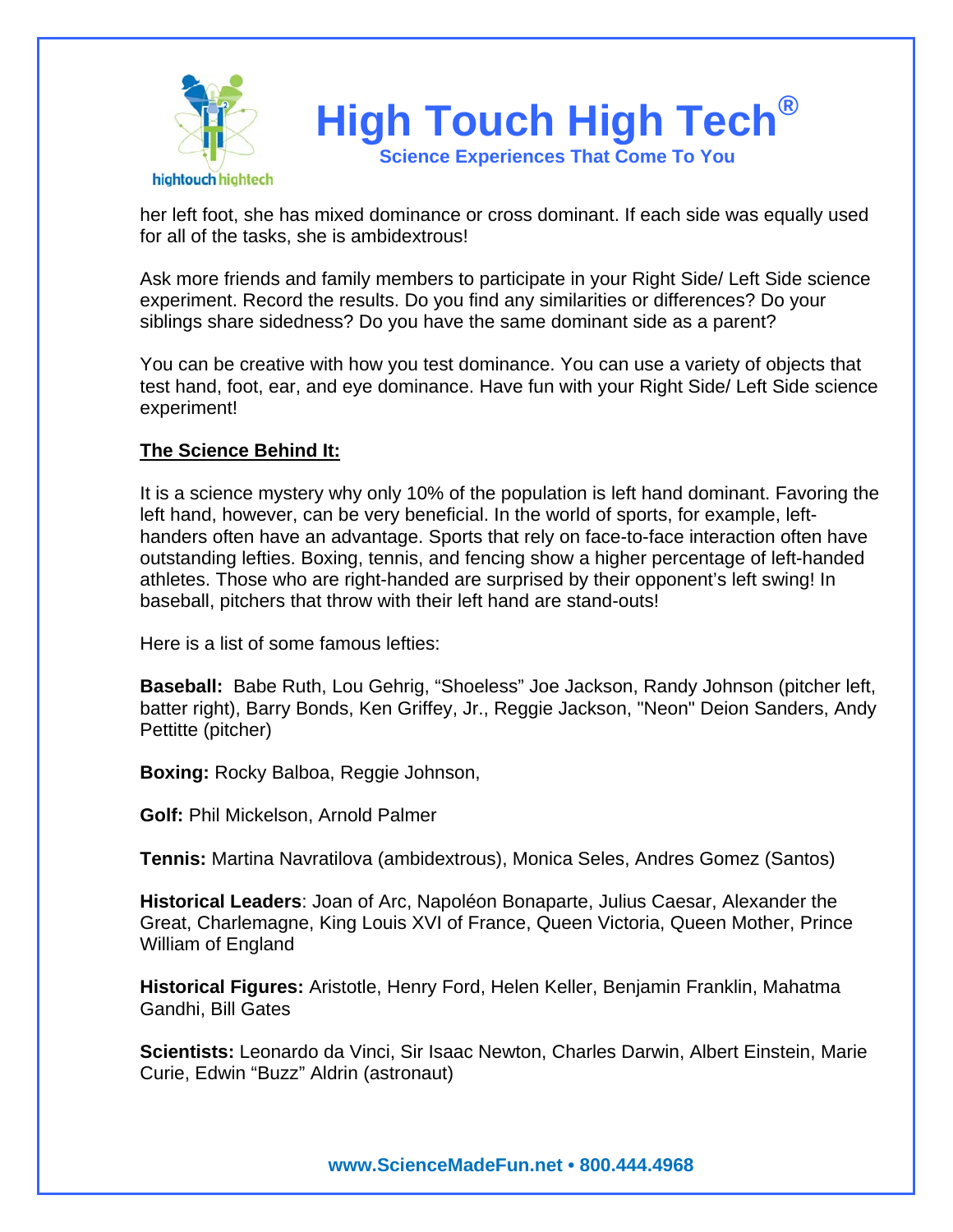

**Presidents:** James A. Garfield, Herbert Hoover, Harry S. Truman, Gerald Ford, Ronald Reagan, George H.W. Bush, Bill Clinton, Barack Obama

**Actors/ Actresses:** Bart Simpson, Pierce Brosnan, Jim Carrey, Charlie Chaplin, Robert de Niro, Morgan Freeman, Keanu Reeves, Sylvester Stallone, Mark Wahlberg, Bruce Willis, David Letterman, Jay Leno, Whoopi Goldberg, Angelina Jolie, Marilyn Monroe, Julia Roberts, Oprah Winfrey

**Artists:** Leonardo da Vinci , M.C. Escher, Michelangelo, Raphael

**Download More Experiments** 

**Make a Reservation** 

**Become a member of the High Touch High Tech Community!**  *Post pictures, leave comments, and stay up-to-date with new programs, fun post-program experiments, current events & more!*